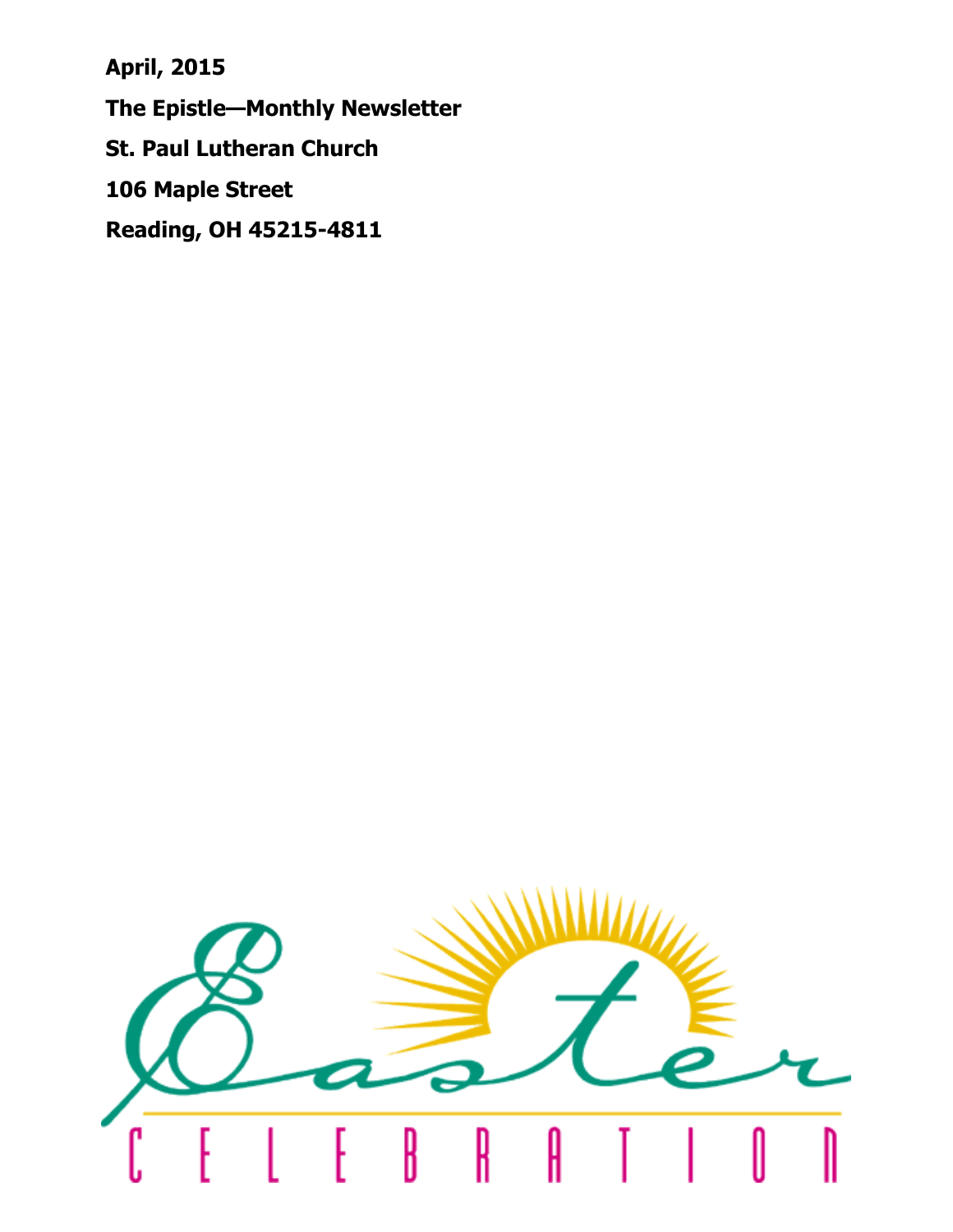Pastor Bob Browning will be returning on Sunday April 12th.

We extend a warm thank you to Pastor Dick Schroeder. We are grateful for your guidance during this Lenten season.

#### Pastoral Emergencies

Please leave a message at 821-0987 (church office) or call Sharon Prince on her cell. 513-802-0692.

Call Penny Huber at 931-6420 for prayer requests.

#### Saint Paul Mission Statement

### **As a community of Christian believers, we are called by God to use the many gifts He has given us, within the church and the community, so others may come to know Him.**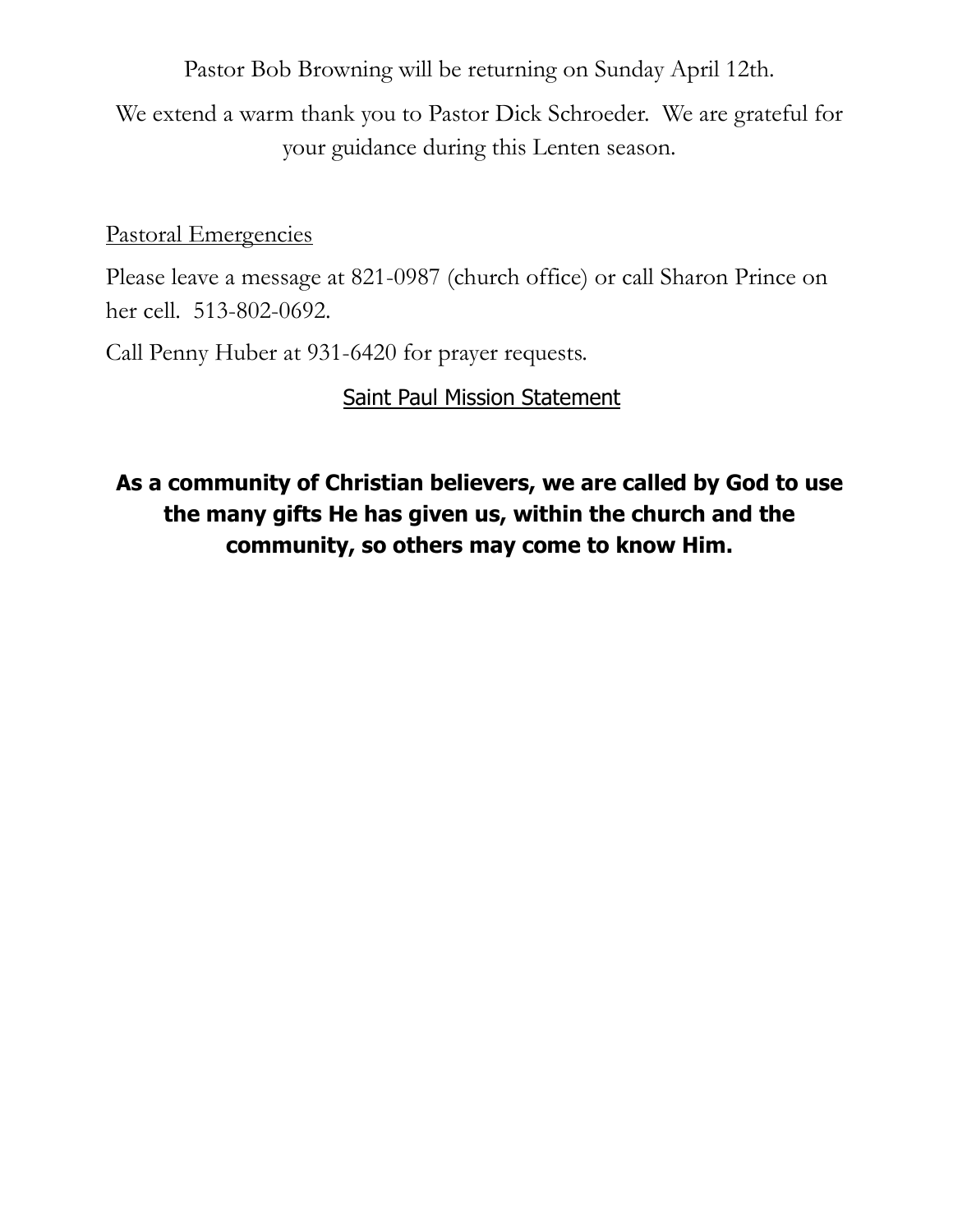## **Dorcas Circle**

The ladies have been working really, really hard, meeting twice during March. We're gradually making up for the time lost earlier this year due to bad weather. Thanks to the **Thrivent Action** program we have been able to purchase two large "bales" of



batting for our quilts. We have already finished the first bale and will use the next one over the next two months. Now, we are hoping to schedule some time soon when we can again enlist the Sunday School to make a few fleece "tie" quilts. This was a fun project last year. Our next Dorcas meeting is Wednesday April 15th 9am to 2:30 pm.

# **Elinor Schieman**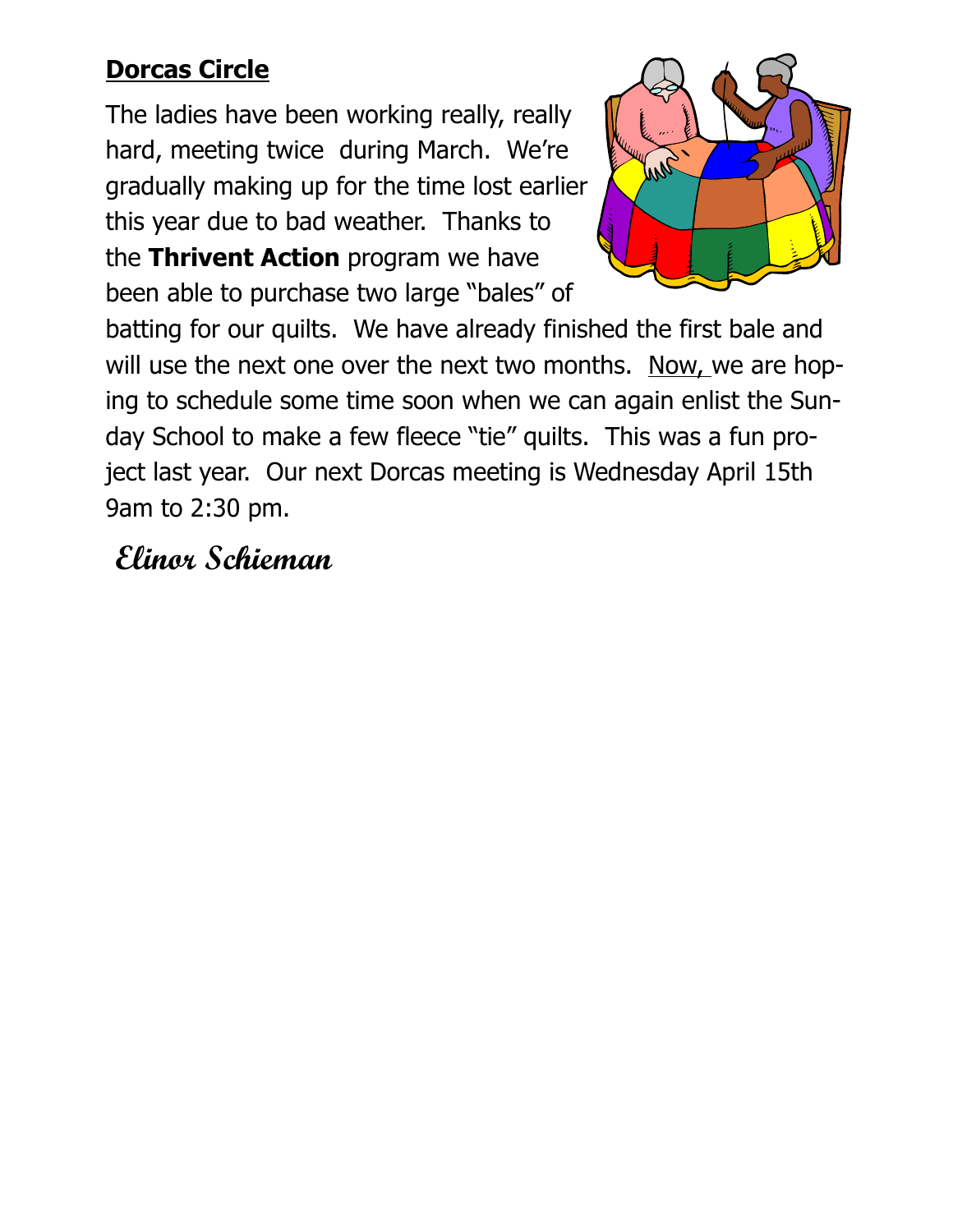## April Ministry Schedule

|                                                                          |                       |                                    | Assisting Minister Reader |                  | Acolyte |                       |  |  |
|--------------------------------------------------------------------------|-----------------------|------------------------------------|---------------------------|------------------|---------|-----------------------|--|--|
| Chris Geiger<br>$\mathbf{2}$                                             |                       |                                    |                           | Penny Huber      |         | Olivia Hedges         |  |  |
| 3                                                                        |                       |                                    |                           | See Below        |         | Spencer Lohmeier      |  |  |
| 5                                                                        | <b>Terry McDowell</b> |                                    |                           | Joyce McDowell   |         | Annie Lohmeier        |  |  |
|                                                                          |                       | 12 Doug Lohmeier                   |                           | Nelson Langefeld |         | Cole Isaacs           |  |  |
| 19                                                                       |                       | Nancy Erbeck Carol Curless         |                           |                  |         | <b>Grant Lohmeier</b> |  |  |
|                                                                          |                       | 26 Doug Lohmeier                   |                           |                  |         |                       |  |  |
| Readers for Good Friday are Chris Geiger, Nancy Erbeck,<br>Carolyn Koehl |                       |                                    |                           |                  |         |                       |  |  |
|                                                                          |                       | Greeters: Ron and Shirley Harbaugh |                           |                  |         |                       |  |  |
| Altar Guild:                                                             |                       |                                    |                           |                  |         |                       |  |  |
| Linen:                                                                   |                       | Janet King                         |                           |                  |         |                       |  |  |
|                                                                          |                       | Set Up: Sharon Prince              |                           |                  |         |                       |  |  |
|                                                                          |                       | Clean Up: Rita Edwards             |                           |                  |         |                       |  |  |

Bulletin Folders: Penny Huber and Jean Winkle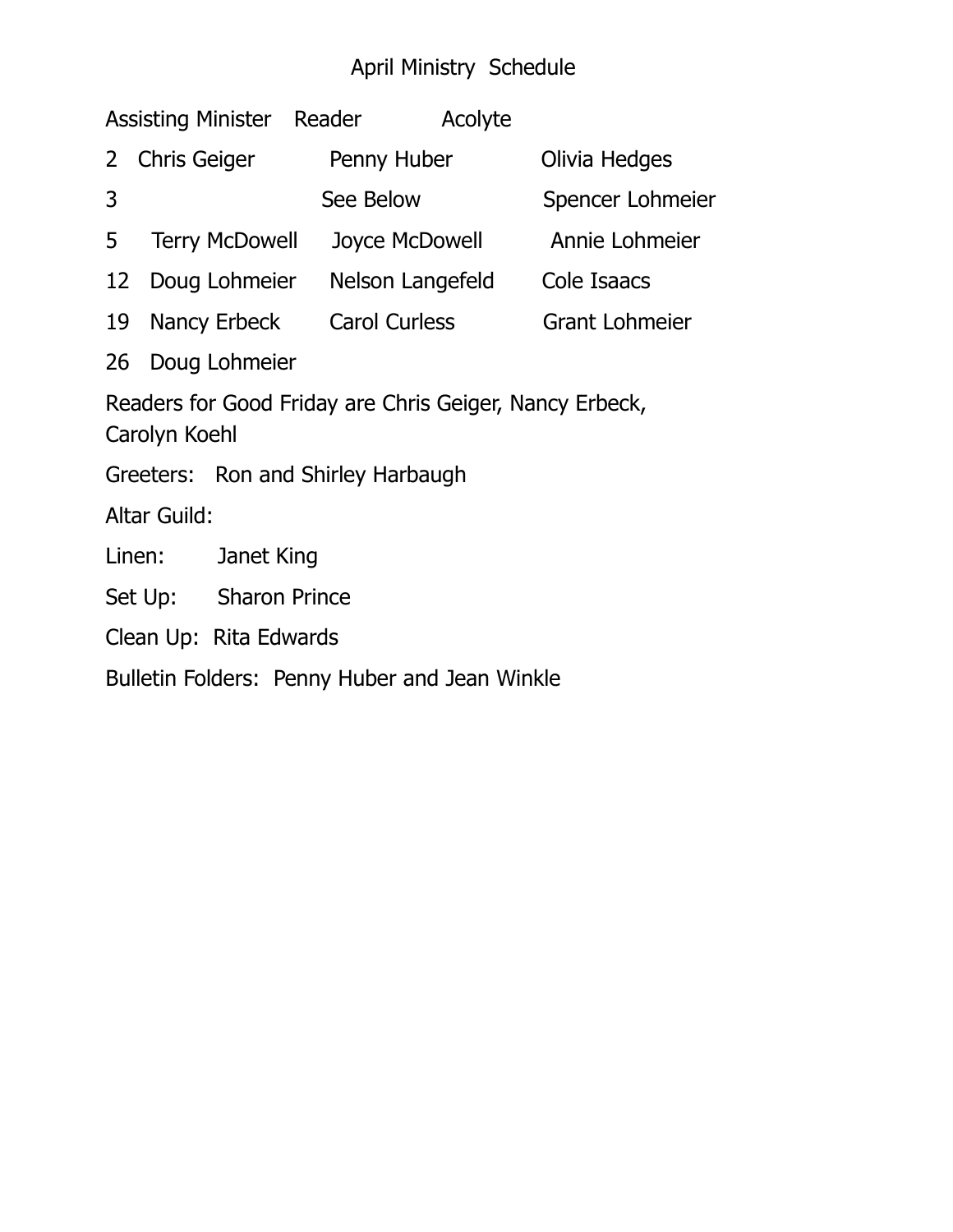

### **Valley Interfaith Ministries**

We have decided to change from the Meal of the Month to the Item of the Month.

This means instead of a menus of food items we will be concentrating on necessary household items which cannot be purchased with food stamps.

For the month of April, please consider donating **shampoo**. We are hoping for at least 100!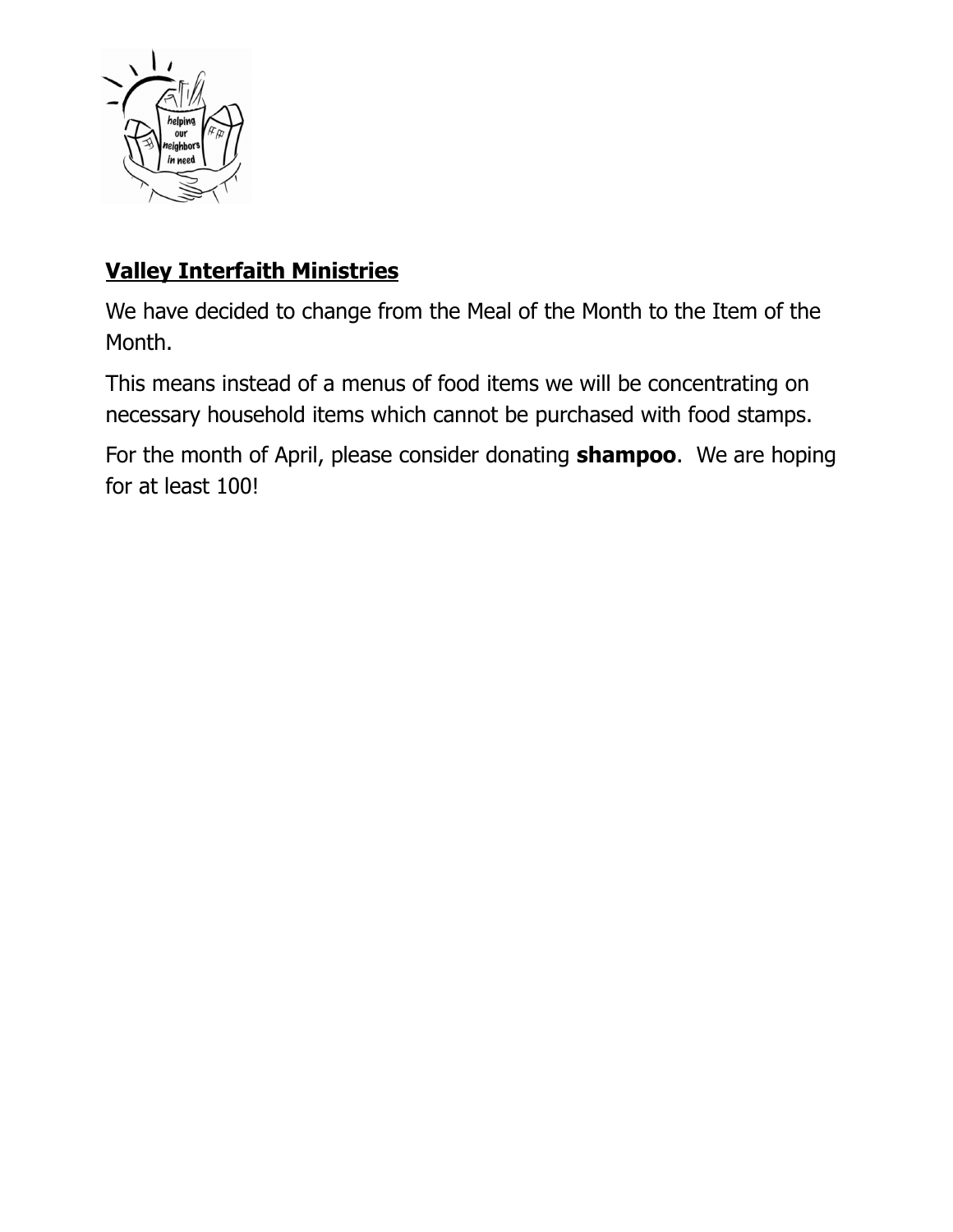## **Seniors Flying Solo**

In the past we have toured the Verdin Company, the Riordan Company and their stained glass windows, the Isaac Wise Temple, and other interesting places. Now we have scheduled a tour of Rookwood Pottery Company on Race street on Wednesday May 27th. Our tour is scheduled for 10:30 am and will last about 45 minutes. We will leave the church no later than 10:00 am. Afterwards, we may return to Reading or ?? and have lunch together.

DO NOT FORGET...Have you marked your calendars? On Wednesday September 23rd we go to LaComedia in Springboro to see out favorite Church Basement Ladies in "The Last Supper." We have reservations for 20, so make your plans soon. Cost for the lunch and performance is \$38.00 payable to me in August. Don't miss this fun day!

The WELCA Cincinnati Conference Spring Gathering will be held at Good Shepherd Lutheran Church in Kenwood on Saturday April 25th. Theme is "Our Journey of Hope". More information will be available soon. Watch for details.

Elinor Schieman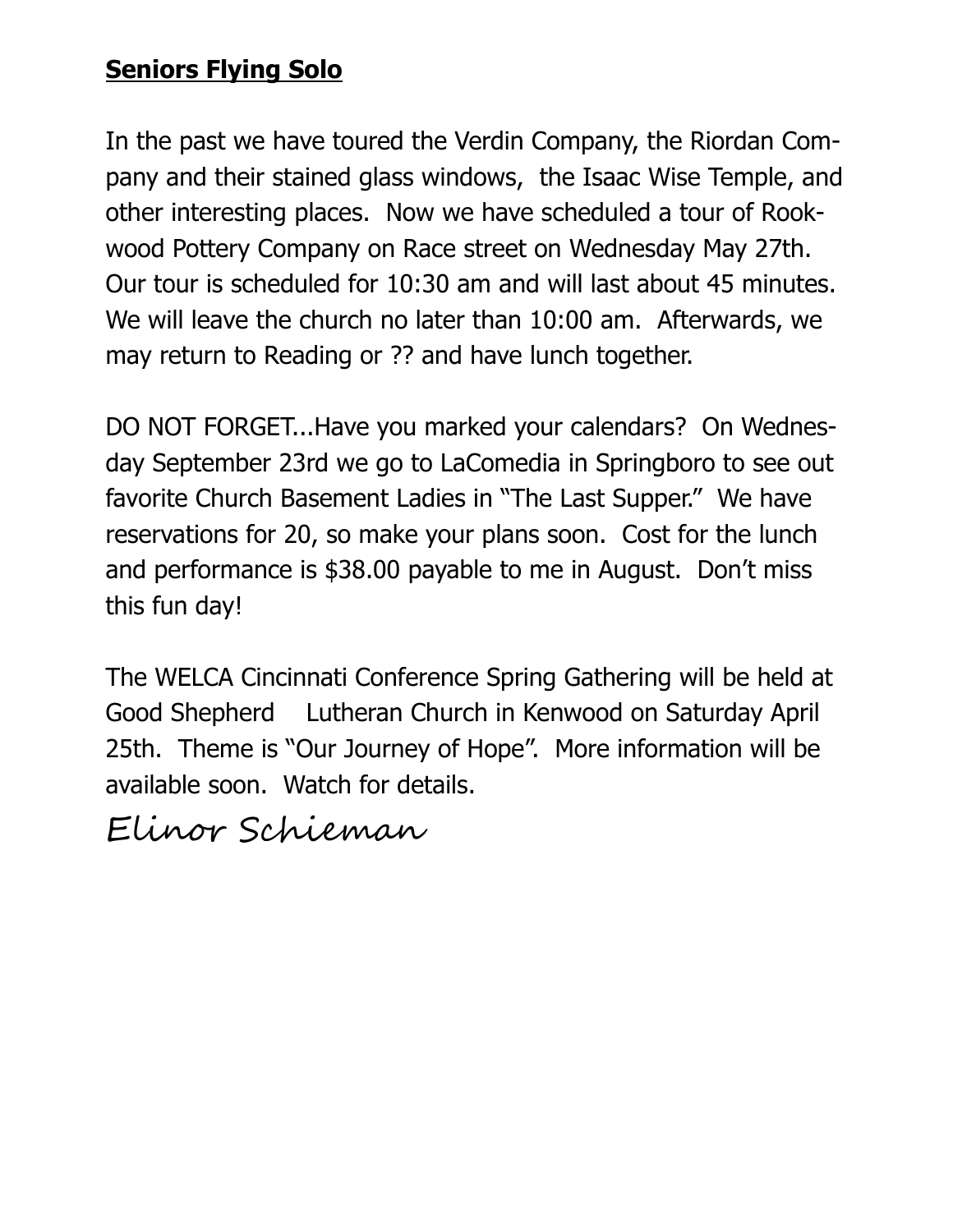**BLITHE SPIRIT** -- St. Paul Players (Summer, 2015) has been cast and we are very excited to see so many newcomers.

Principals: EDITH Molly McDowell RUTH Jessica Lake Dr BRADMAN Randy Blake MADAME ARCATI Sarah Papin

CHARLES Carroll B Mayhugh, Jr. Mrs BRADMAN Chris Schingledecker ELVIRA Michelle Knoechelman

Stage Manager Jennifer Pence Sound Design **Donald Harris** Chef de Cuisine Sharon Prince Asst Director Jennifer Pence Director **Barry Prince** Producer **David Hill** 

Understudies: EDITH Jennifer Pence CHARLES Randy Blake Dr BRADMAN David Hill Mrs BRADMAN Jennifer Pence MADAME ARCATI Cindy Mayhugh ELVIRA Jennifer Pence

Set Design **David Hill and Chrison Harris** Costume Design Laurie Stayton-Smith

RUTH Chris Schingledecker

### **Mark your calendars for the last 2 weeks in July!!!**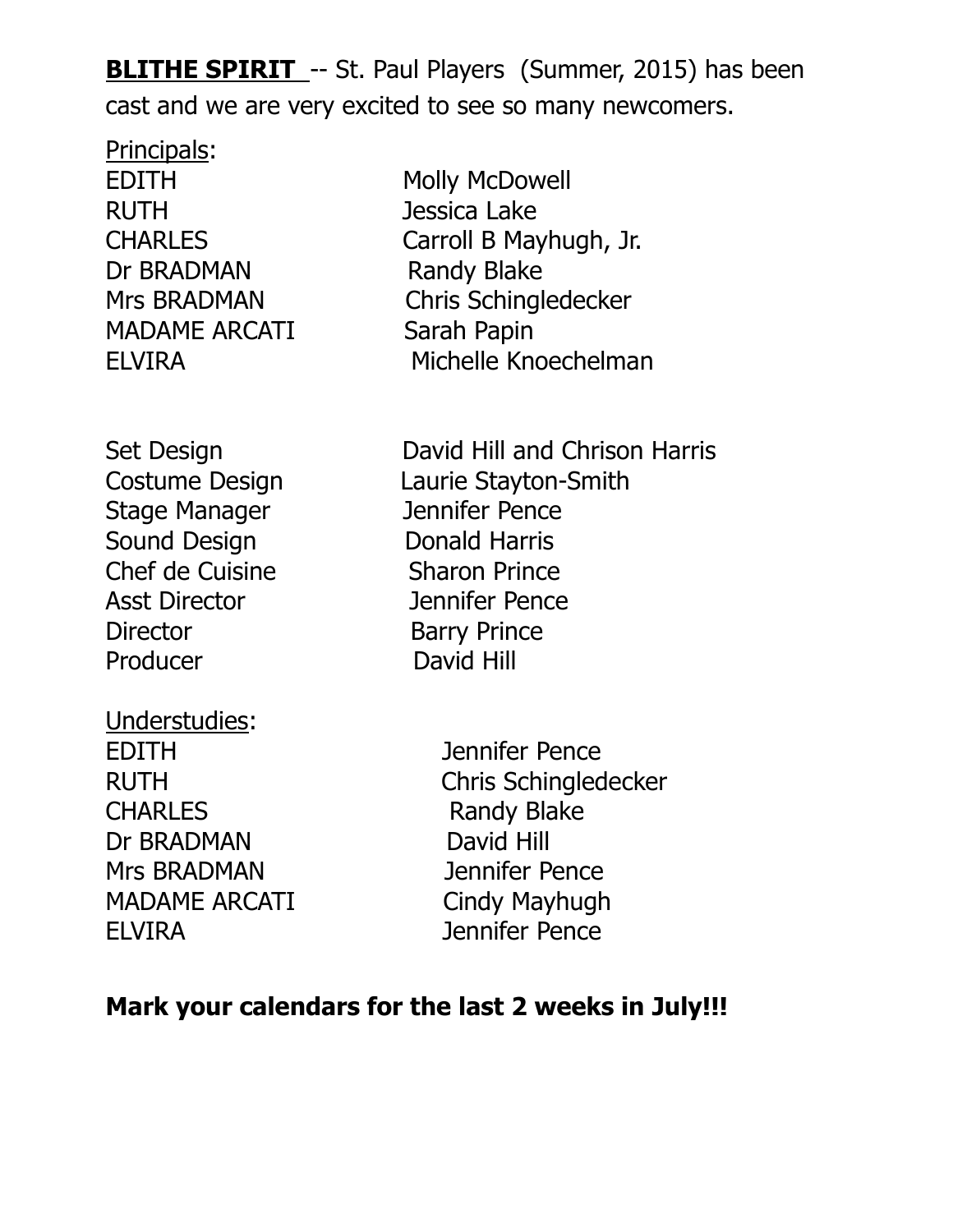#### **Call Committee Update**

The Call Committee has interviewed, to date, two candidates for the Pastoral position at St. Paul. Of these two candidates, we rejected one and the other we brought back for a second interview, in the hope of making that individual our primary candidate; unfortunately, this candidate chose to accept a call with another congregation. We are, therefore, now awaiting some additional candidate names and profiles. Due to some restructuring at the Synod office, we now have a new Synod liaison for the Call Committee: Pastor Jeff Wick, Assistant to the Bishop. The Call Committee met with Pastor Wick in November, to update him on where we are in the process and to discuss future plans, as well as programs that the Synod has in place to offer us additional assistance, including Pastoral compensation assistance, if needed. We ask your continued prayers, patience and hopeful anticipation as we await our next Pastor. If you have any questions, please contact one of the **Committee members: Nancy Erbeck (Committee Chair), Jeff Baumiller (Council Liaison), Holly Ford, Jim Forst, Diana Hawkins, Britt Hedges (Committee Secretary), Carolyn Koehl and Barry Prince. Please keep in mind, that the Committee members are unable to discuss any details, about any of the candidates, outside of the confines of the Committee, so please respect the confidentiality of the process.**

Nancy Erbeck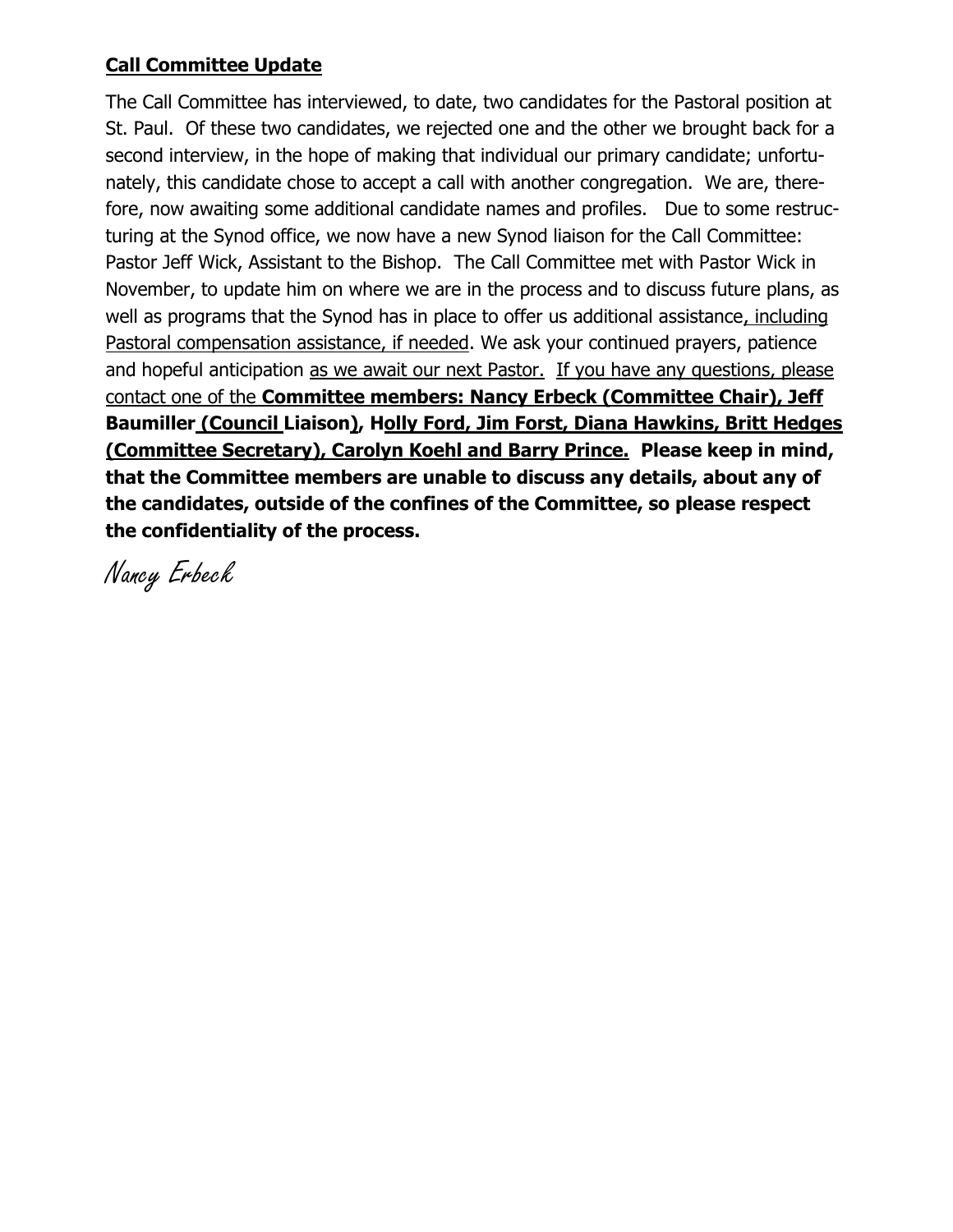### **Holy Grounds in the Narthex**

Our coffee, tea, and hospitality counter has been restocked with coffees and teas. We purchase through Lutheran World Relief's Coffee Project, continuing our ministry across the world. There is prepared coffee and tea while you're at church, and coffee and tea to purchase for your home and office. Coffee for the coffee maker and filters are in the cabinet under the coffee maker. We use one pillow pack of either regular or decaf Mind, Body, and Soul per carafe of coffee. Please help keep the hospitality counter tidy.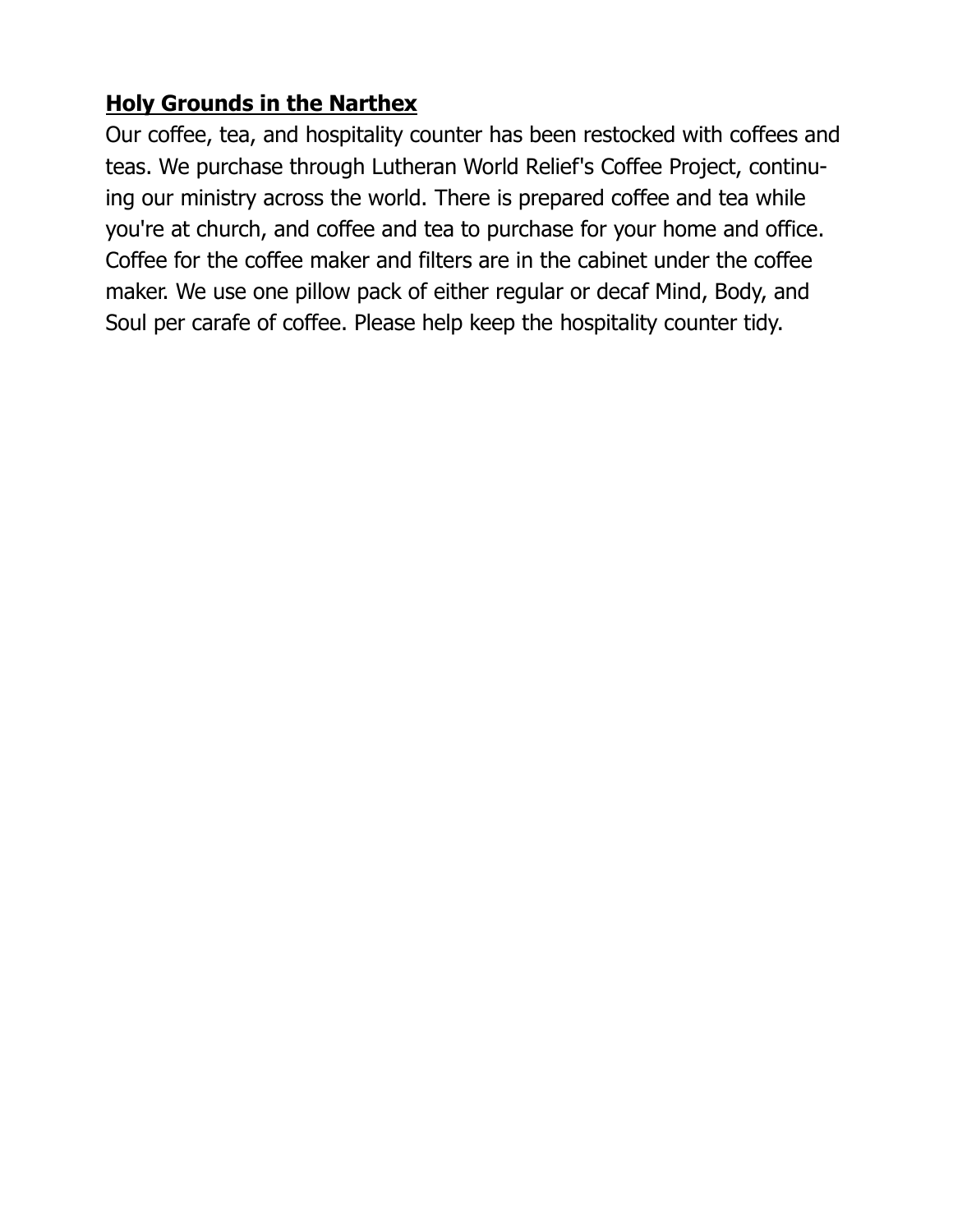#### Tender Mercies

We are in need of items for the gift baskets for our future visits to Tender Mercies. Anything can go into a basket. Some examples are:

Small umbrellas, pocket raincoats, rain bonnets/hats, etc… Personal care items (deodorant, hair spray, bath soap, disposable razors, shaving lotion, body wash, shampoo, perfume/aftershave, Kleenex, etc…) decks of cards, hand-held games, Pringles, nuts, pretzels, bagged candy/candy bars, etc… Canned soups, tuna, crackers, etc… Bottles/cans of soda or juice. Note pads/pens/ pencils/markers. Picture frames, alarm clocks, small radios, etc.

This list in endless. We can make a gift basket out of just about anything you'd care to donate. We are always in need of volunteers to go to Tender Mercies to help with the Bingo game. I'd like to thank everyone for their generous donations of time and items. We couldn't do this without your help.

Please let me know if you'd like to help. Thanks a bunch –

#### **Marie Calhoun**

Feel free to contact me any time: 513-251-2417 home

513-283-8612 work

houdinicat@cinci.rr.com—home email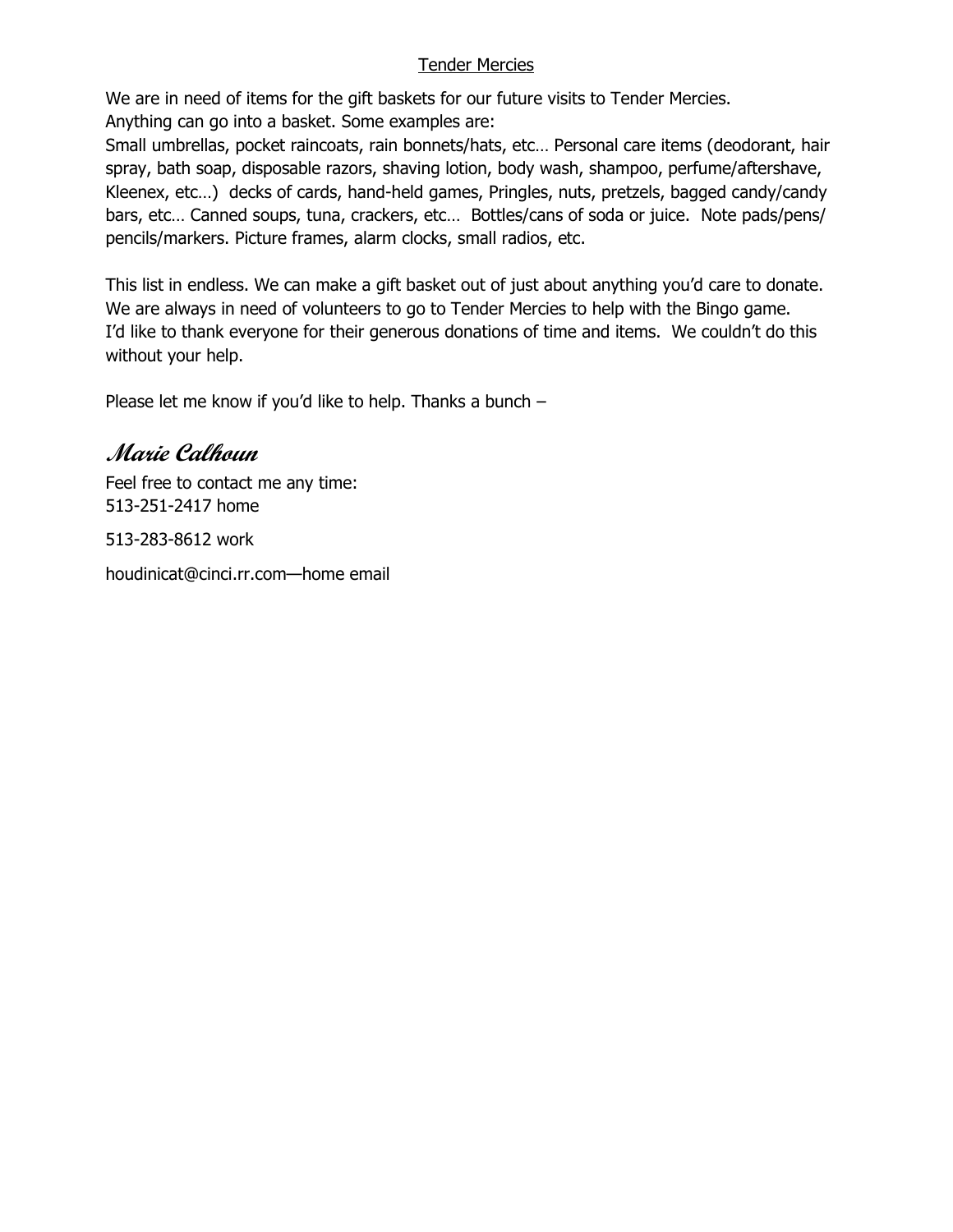

- **Adam Pirrmann**
- **Allan and Cindy Sieckman**
- **Bus Faulkner**
- **Spencer Lohmeier**
- **Dennis and Janet King**
- **Nancy Erbeck**
- **29.**29 **Lee and Jane Erbeck Jim and Linda Miller**
	-
- **Nick Pirrmann**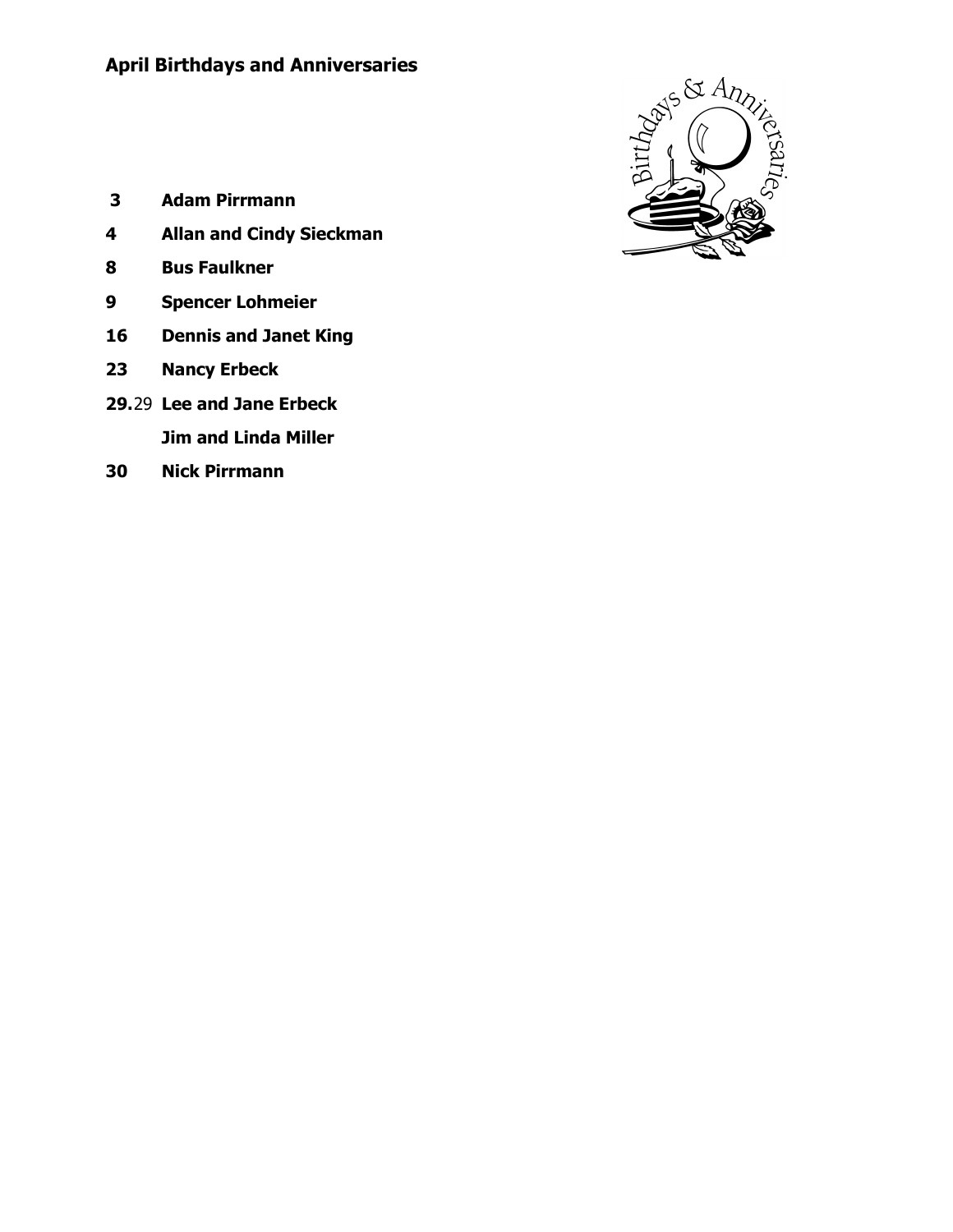### **WE REMEMBER IN PRAYER**

One of the things God wants us to do is pray for one another. If you need prayer for yourself or for a family member or friend, please **email the church office at mail@stpaulreading.org** or call **Penny Huber at (513-931-6420).** Please take this home and pray for those listed.

We pray for **Berkeley** (great grandson of the Curless'), **Jimmy Bertheaud** (friend of Portmann's), **Mike Clyde** (friend of the Edwards Family**, Marjorie Demaree** (mother of Freda Faulkner's sister-in-law) **Amberly Derby** (friend of Molly McDowell), **Jeremy Doan** (Jean Winkle's grandson), **Charles Doan, Jerry Doan** (Jean Winkle's son in law), **Wayne Ellis** (friend of the Forst's), **Bus Faulkner, David Faulkner (**Bus and Frieda's son), **Janet Faulkner, Larry Faulkner** (Bus and Freda's son, **Jim Forst, Debbie Heinz** (cousin of the Portmann's), **Dick Hibbeler** (Elinor Schieman's brother), **Marilyn Hill** (David Hill's stepmother), **Matt Huber**, **(**Penny Huber's son), **Michael Huber and family** (Penny's son), **Jean Huneck** (friend of Marie Calhoun), **Margie Ketterer,** (friend of Carol Curless, **Jackie King** (Sister in law of Janet and Dennis), **Linda Kohl** (friend of the Seickmann's), **Ron Kullgren** (friend of Jean Winkle), **Patty Meinking** (friend of Marie Calhoun), **David Oaks** (son in law of Bus Faulkner), **Craig Olsen** (friend of Sieckman's), **Sara Rupert** (Carolyn Koehl's sister), **James Savory** (Jean Winkle's Great Grandson). **Pauline Schauer** (cousin of Cindy Seickmann)**, Michael Schmitt** (Jean Winkle's son in law), **Allan Sieckman**, **Jason Simpson** (Grand-nephew of Bus and Freda Faulkner), **Dot Smith** (friend of Marilyn Portmann), **Scott Songer** (friend of Jean Winkle) **Joanne Spears (**Bus and Freda's daughter), **Crosly Spelman, Jack Spelman, Britney Jean Teems** (Jean Winkle's granddaughter), **and Carol Weipert (**organist at St. John UCC).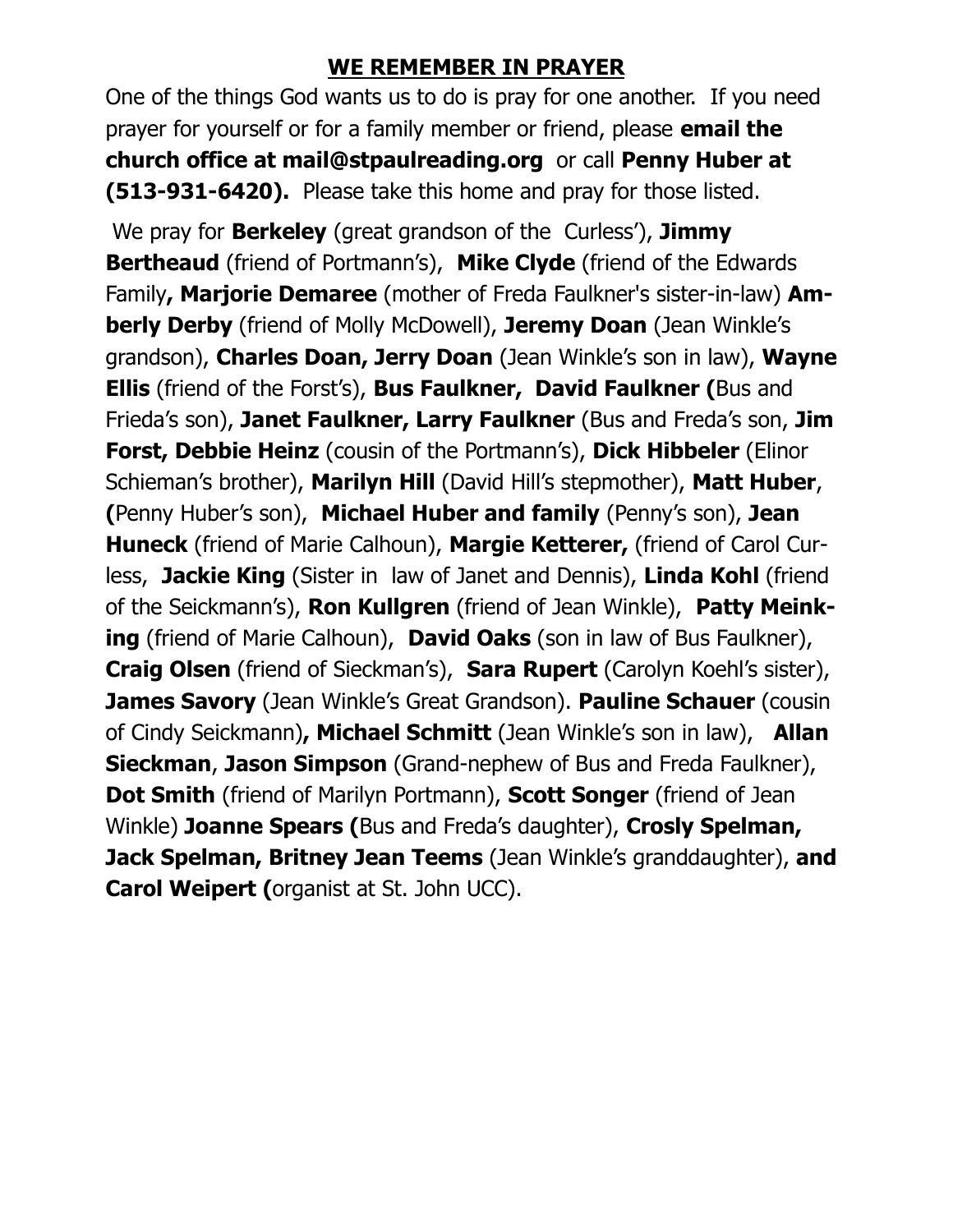

**Please remember in prayer all the brave young** 

**MEN AND MULTARY MEDIA and women serving in harms way to keep us safe.** 

### **We remember especially:**

### **We pray for our Armed Forces members**:

**Jared Forst** (grandson of Jim and Loretta) **John Garbrecht** (nephew & cousin to Carolyn Koehl, Karen, Susan Bardes & Joyce Hall) **Patti Garbrecht** (wife of John Garbrecht) **Beau Glenn** (son-in-law to Karen Koehl) **Kylie Hahn** (granddaughter of Don and Gretta) **Jim Lane** ( nephew of Elinor Schieman) **Kyle Murdoch (**friend of Holly Ford) **Jobeth Ramirez** (friend of Karen Koehl) **Joey Ramirez** (friend of Karen Koehl) **Joshua Rodriguez** (friend of Karen Koehl) **Mack Thompson** (grandson of Freda and Bus Faulkner) **Mylan Watkins** (friend of the Ford family)

We pray for those near and far with ongoing health concerns who are unable to come to church every week:

We pray for those near and far with ongoing health concerns who are unable to come to church every week:



**Ann Christiansen, Shirley Buhr, Pat Edwards, Bus Faulkner, Mary Jane Flege, Ken Garber, Pat Hollis, Ruth Jones, Carol Leonard, Marge Malin, Jack Moorhouse, Jean Nolte, Heather Segar, and Edna Willet.**